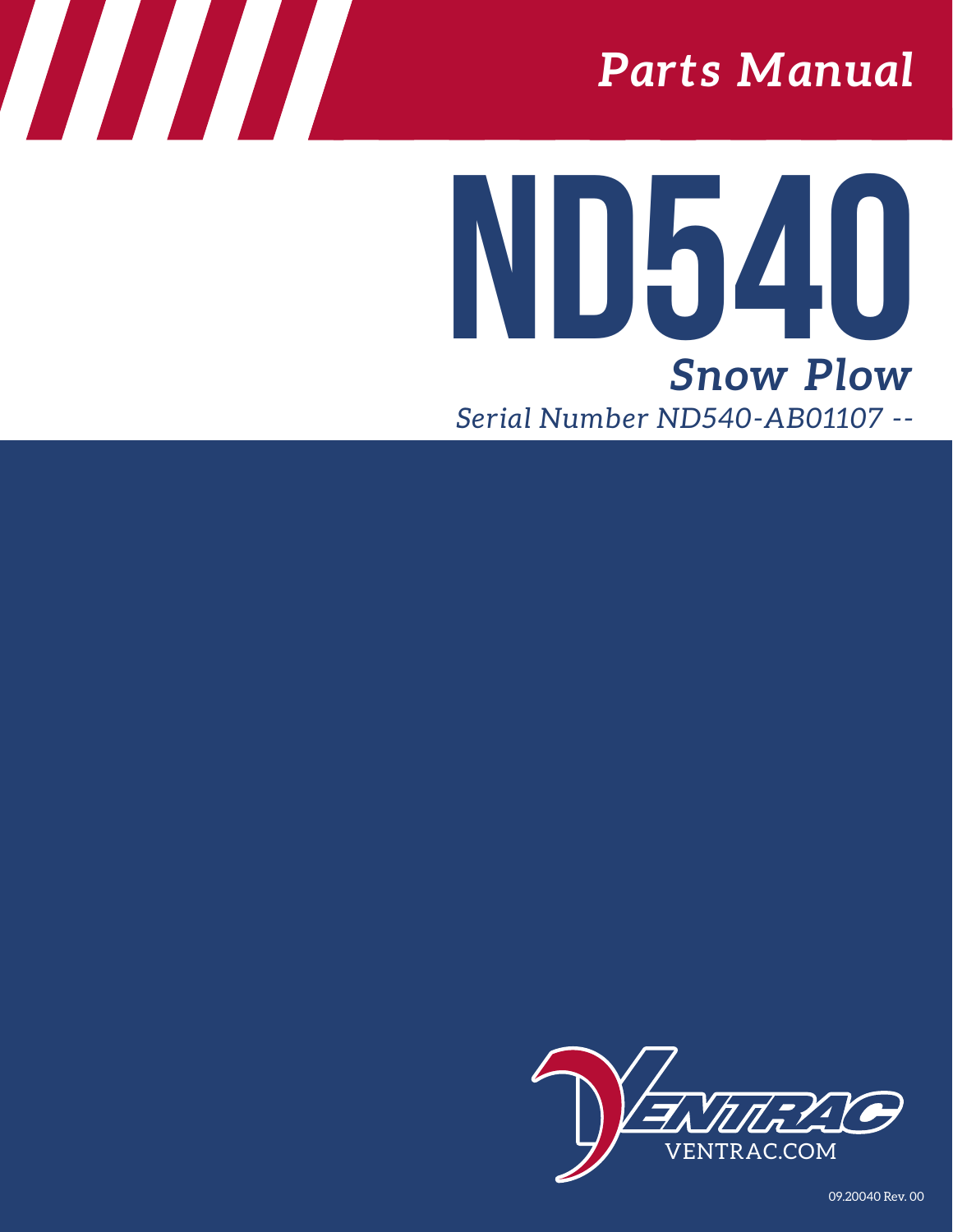

 **500 Venture Drive Orrville Oh 44667 www.ventrac.com**



Visit ventrac.com/manuals for the latest version of this operator's manual.

A downloadable parts manual is also available.

#### **Serial Number Description**





#### **Notes**

- If any component requires replacement, use only original Ventrac replacement parts.
- When ordering new components, be sure to order all required safety decals. All current safety decals must be affixed to the replacement components prior to installation of the component.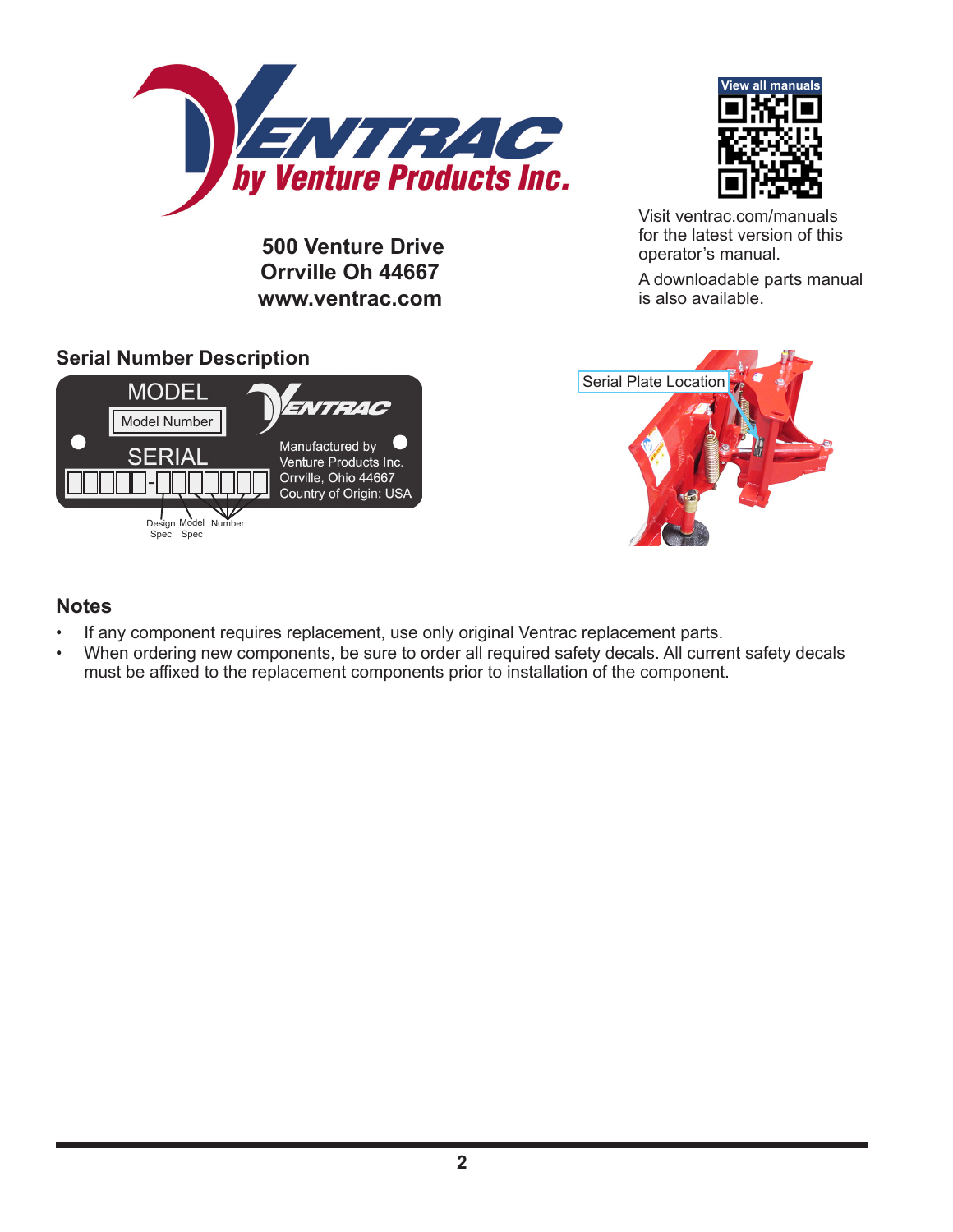# **TABLE OF CONTENTS**

| <b>PARTS</b> | <b>PAGE 4</b> |
|--------------|---------------|
|              |               |
|              |               |
|              |               |
|              |               |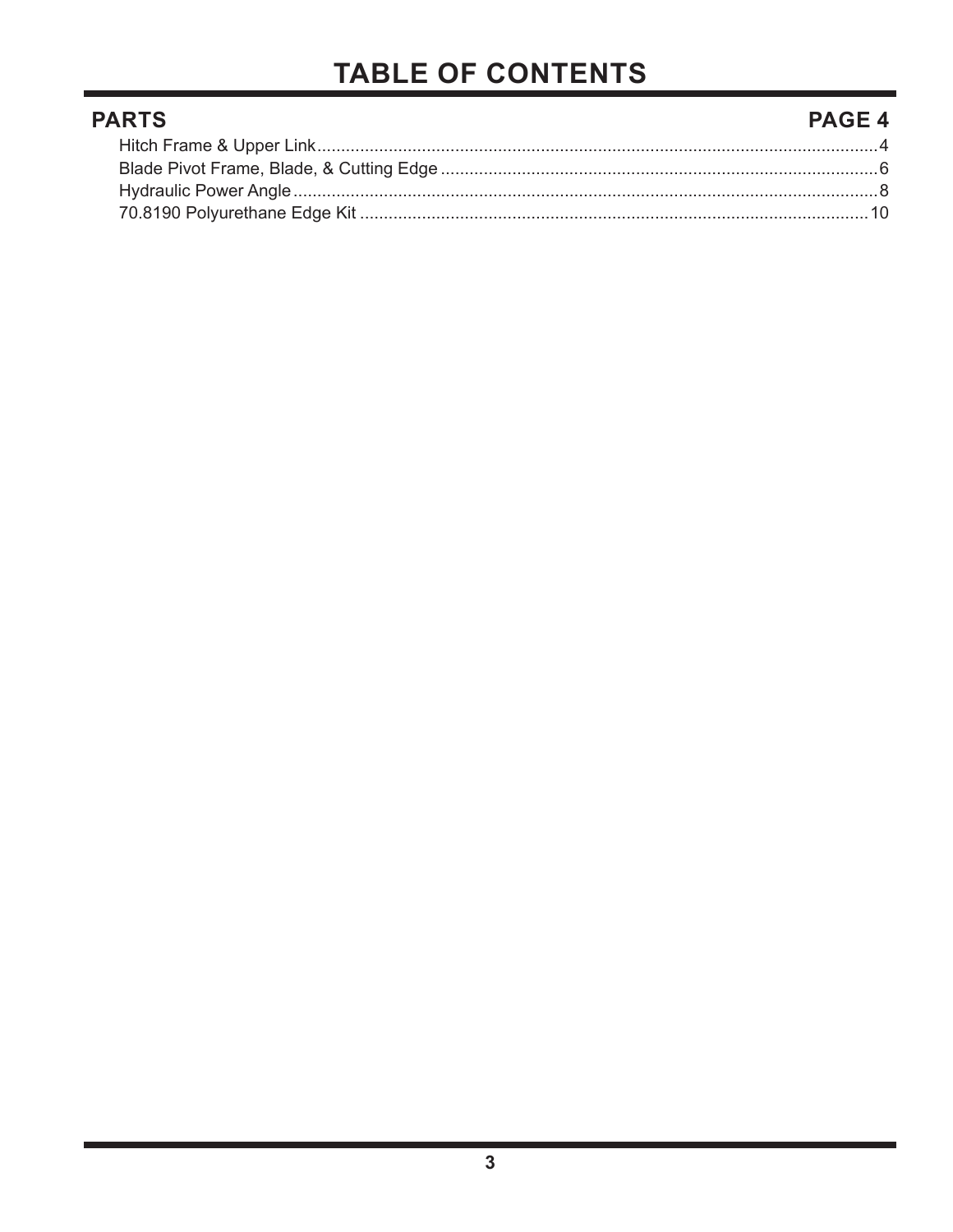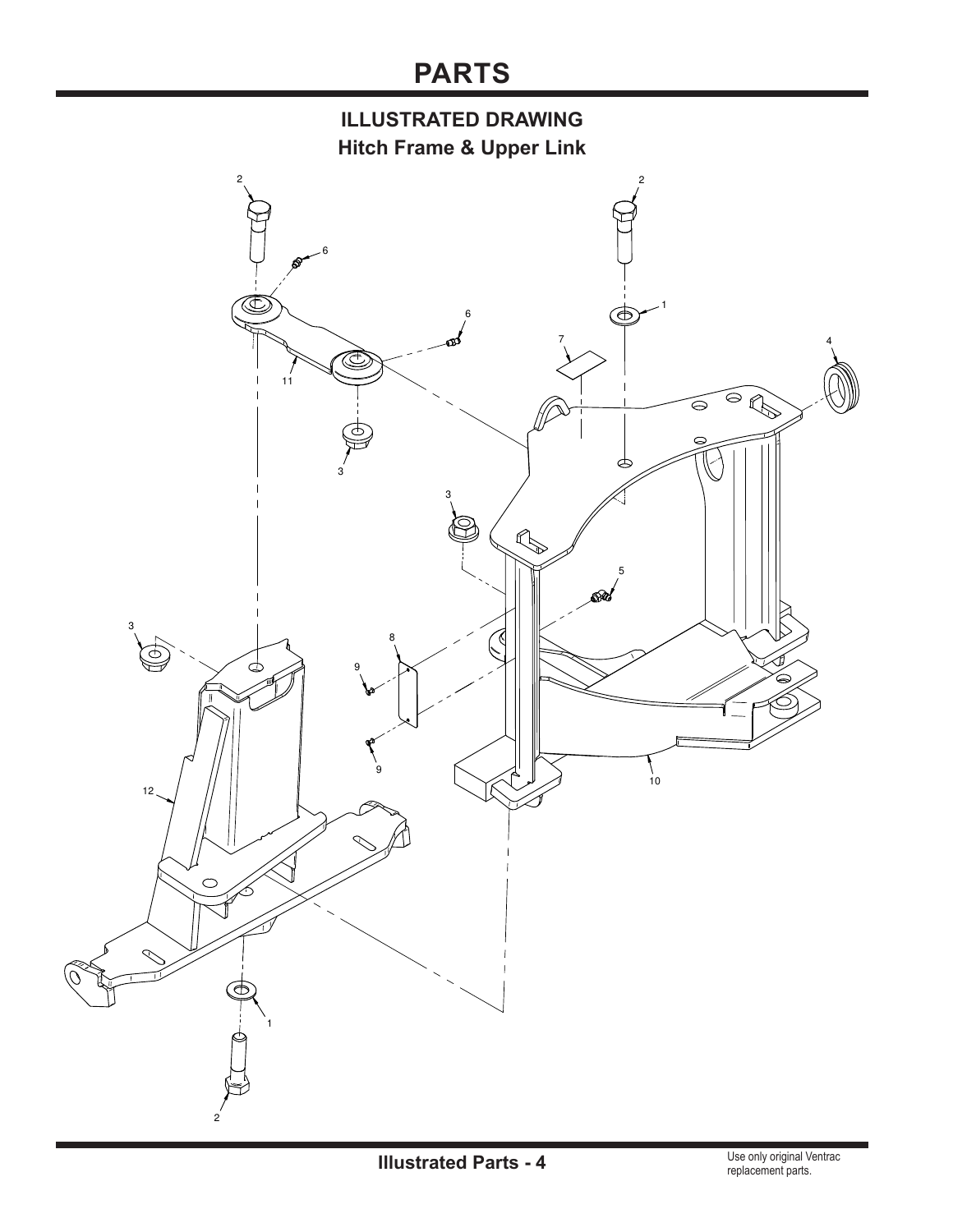#### **Hitch Frame & Upper Link**

| 5 ………… 29.GF0002 ……………………Grease Ftg, 1/4 SAE 90…………………………………………………………………………………………1 |  |
|------------------------------------------------------------------------------------|--|
|                                                                                    |  |
|                                                                                    |  |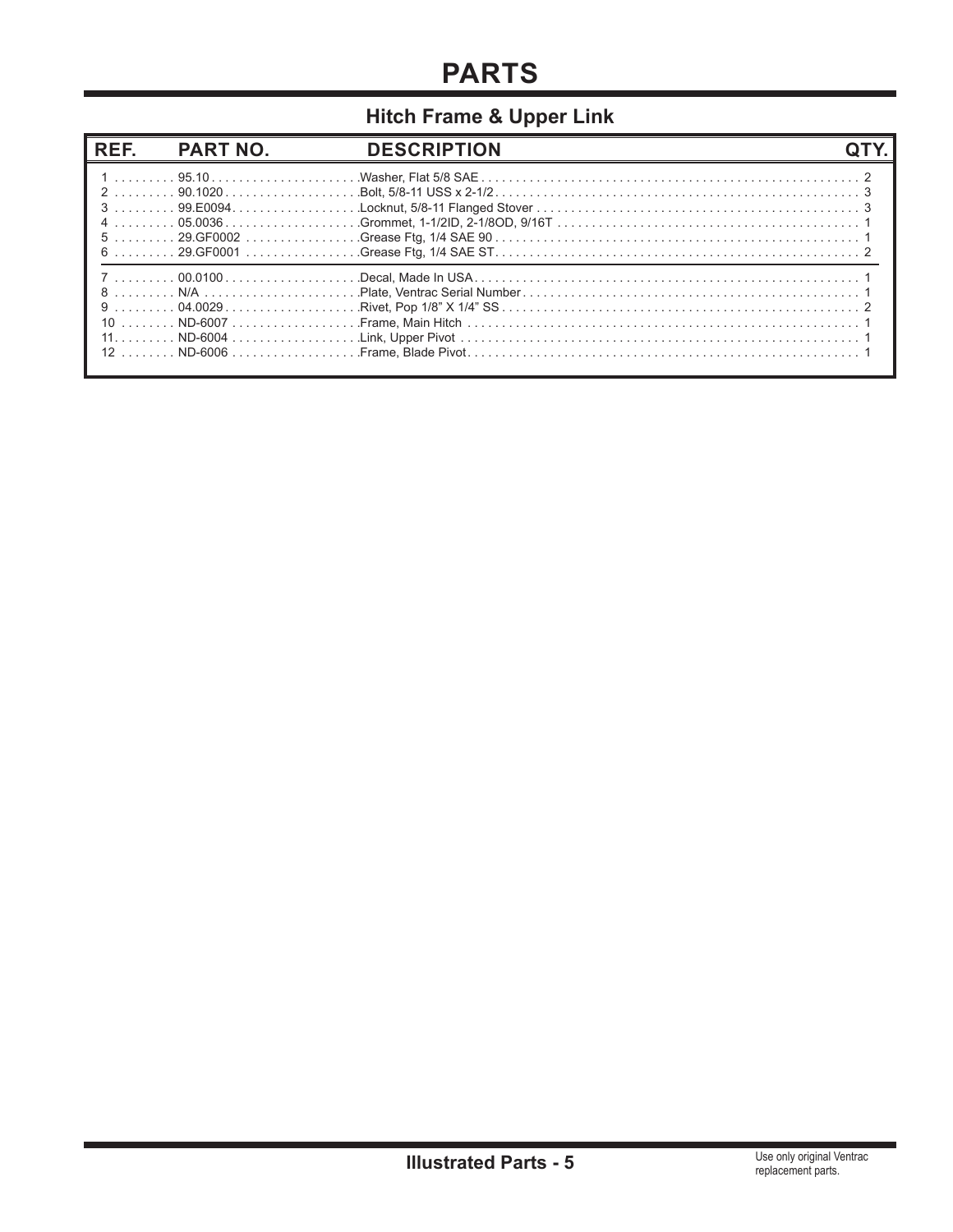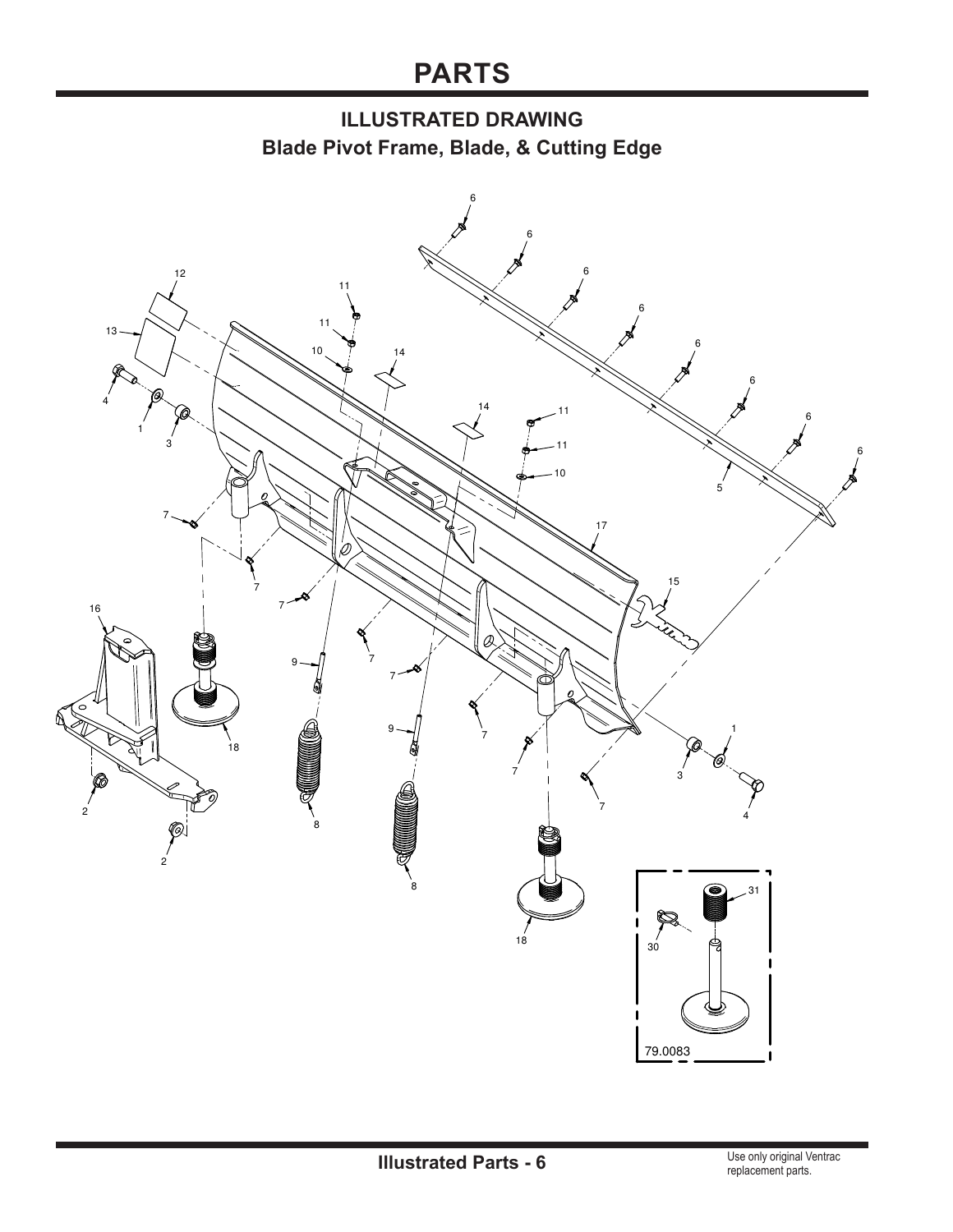#### **Blade Pivot Frame, Blade, & Cutting Edge**

| REF.                       | <b>PART NO.</b>                                                                             | <b>DESCRIPTION</b> |  |
|----------------------------|---------------------------------------------------------------------------------------------|--------------------|--|
|                            | $6 \ldots \ldots 97.0610 \ldots \ldots \ldots \ldots \ldots$                                |                    |  |
| 9<br>10<br>11              | . 99. KO094.<br>$12$ 00.0217                                                                |                    |  |
| 14<br>15<br>16<br>17<br>18 | $\ldots \ldots 00.0383 \ldots \ldots \ldots \ldots \ldots \ldots$<br>. ND-6006<br>. ND-6005 |                    |  |
|                            |                                                                                             |                    |  |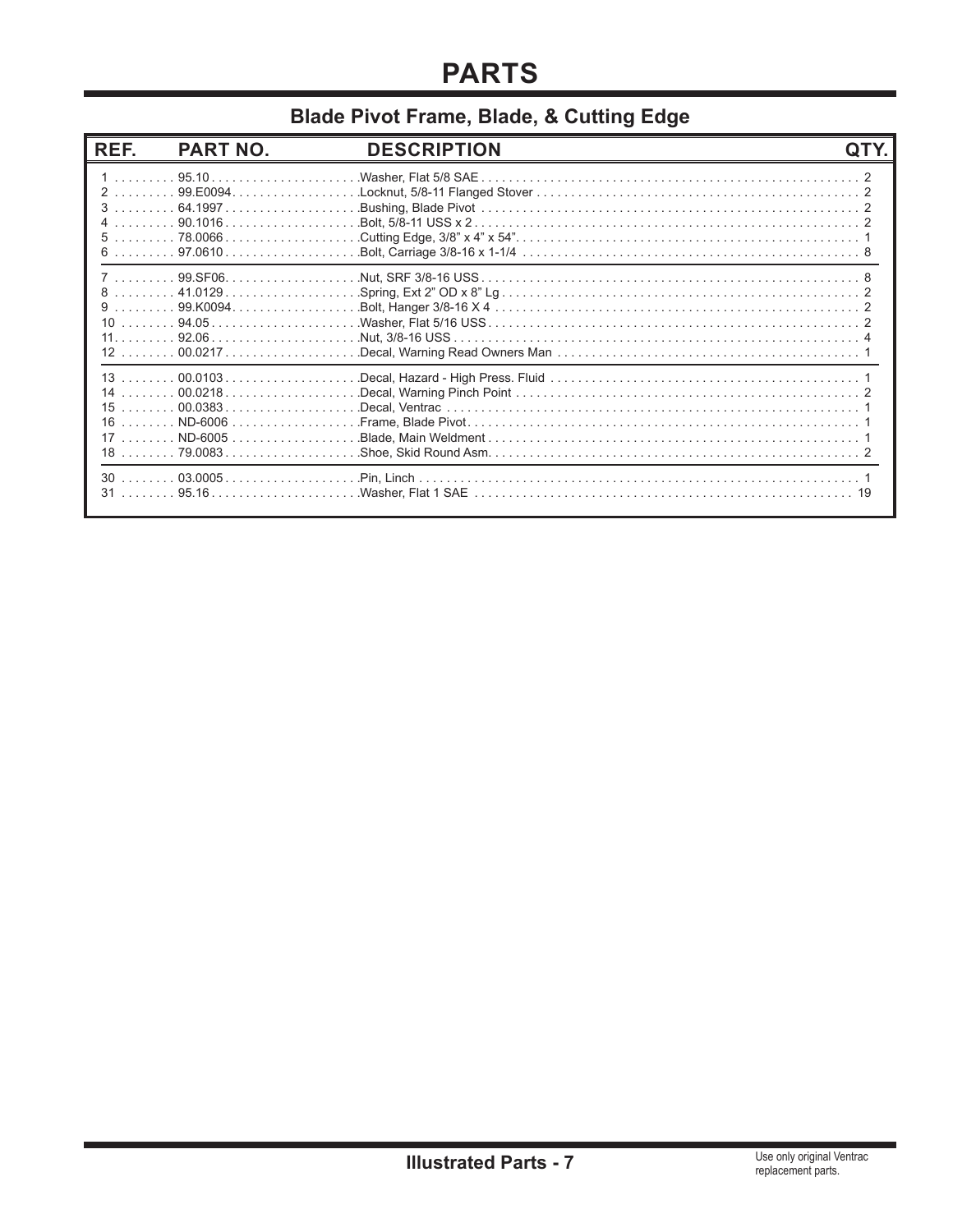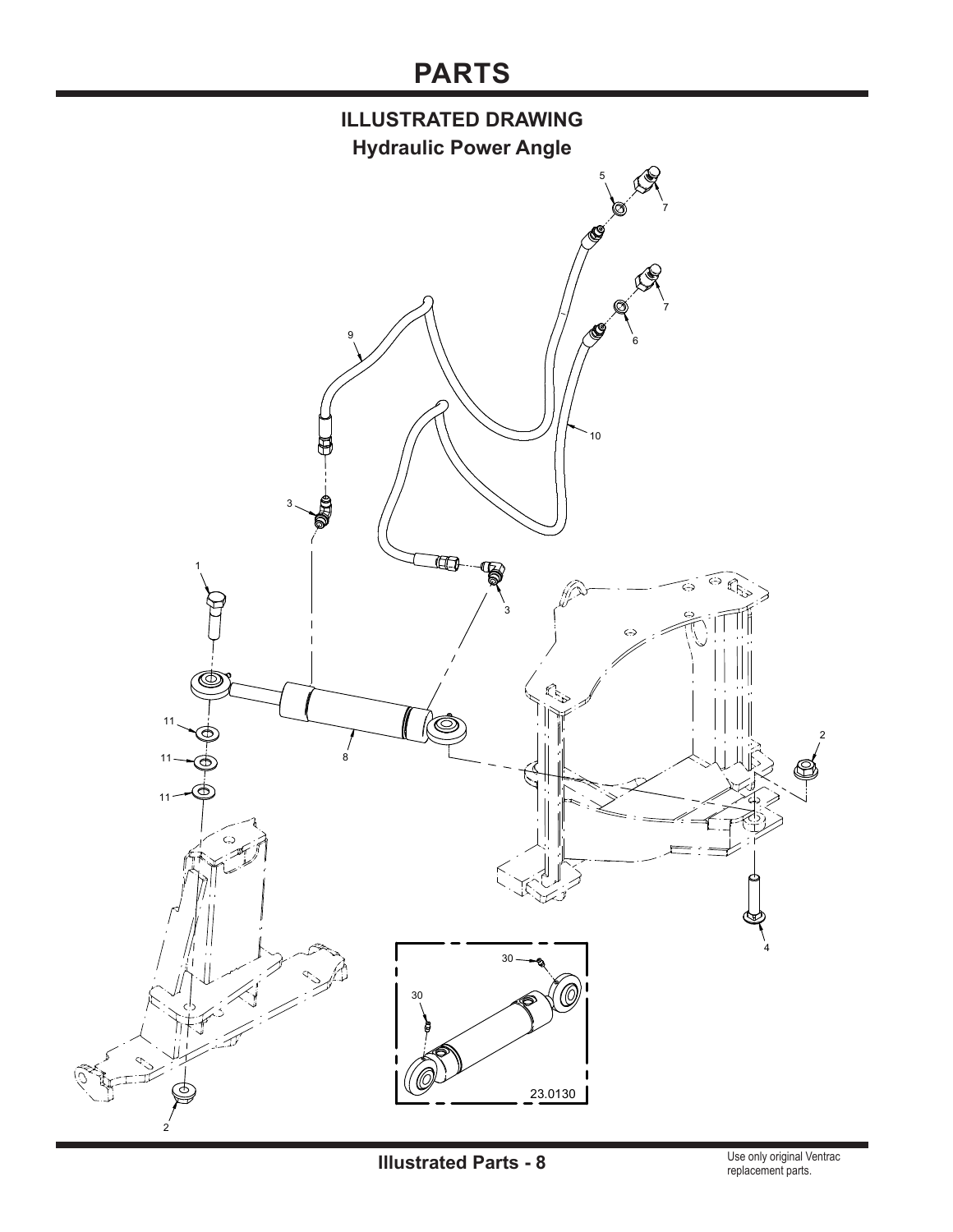#### **Hydraulic Power Angle**

| REF. | <b>PART NO.</b> | <b>DESCRIPTION</b>                                                                                                                                         |  |
|------|-----------------|------------------------------------------------------------------------------------------------------------------------------------------------------------|--|
|      |                 |                                                                                                                                                            |  |
|      |                 | 10 ……… 20.0347……………………… Hose, 1/4x35.00 SAE 100R17AR………………………………………………………… 1<br>30 ……… 29.GF0001 ………………… Grease Ftg. 1/4 SAE ST………………………………………………………………… 2 |  |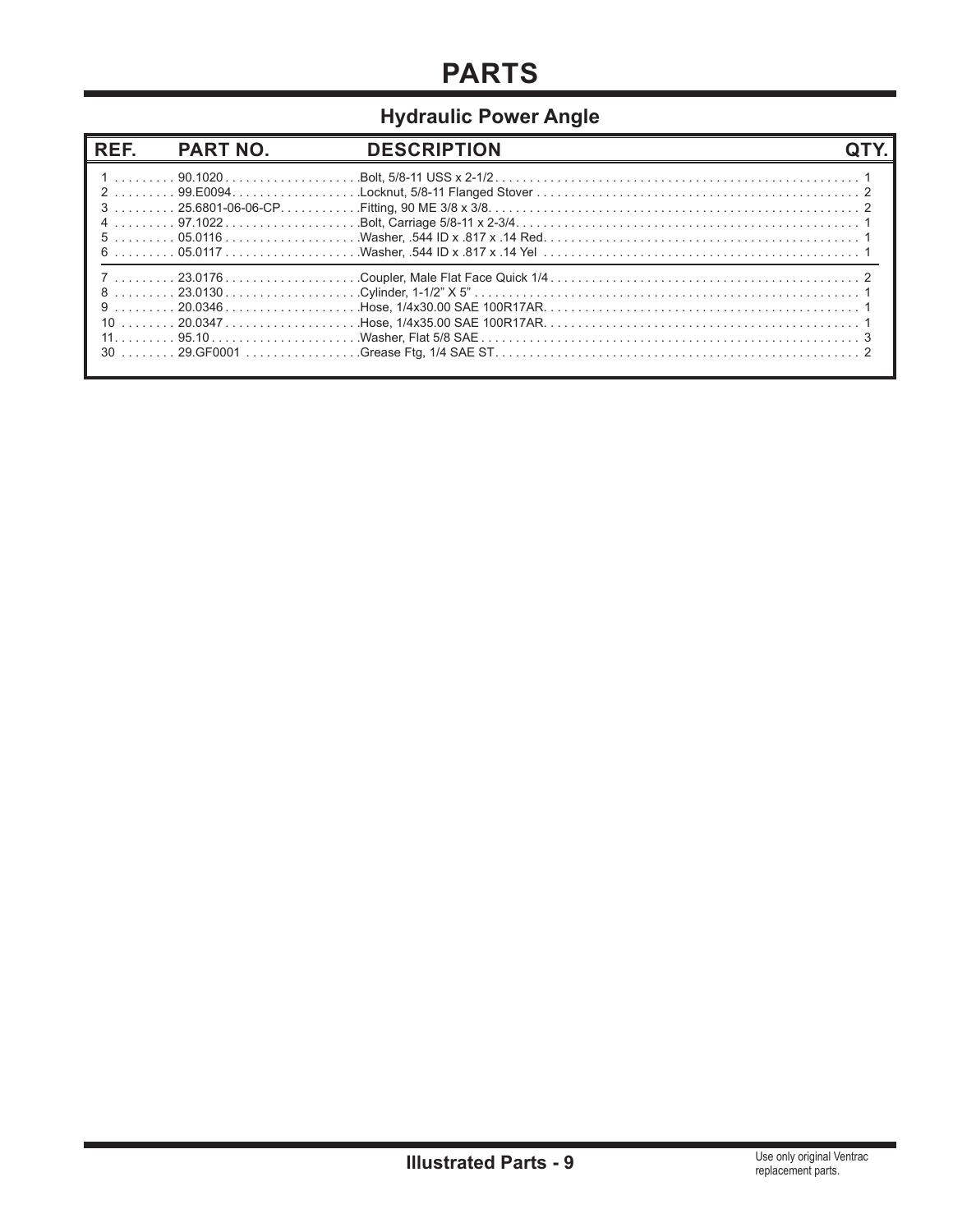